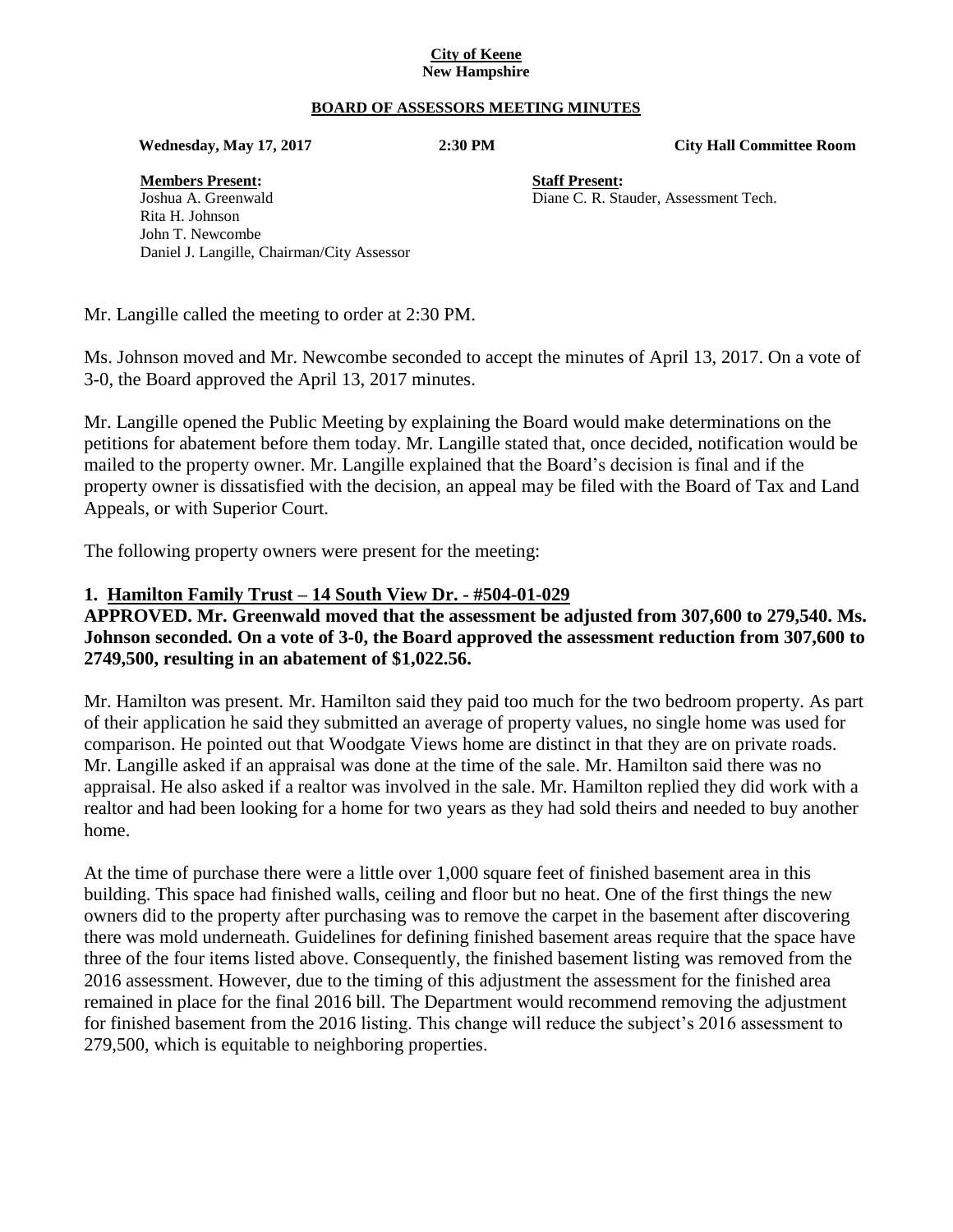# **2. Rouillard, David A. & Marilee H. – 358 Main St. - #034-03-001**

## **APPROVED. Mr. Greenwald moved that the assessment be adjusted from 400,900 to 358,800. Ms. Johnson seconded. On a vote of 3-0, the Board approved the assessment reduction from 400,900 to 358,800, resulting in an abatement of \$1,532.02.**

Mr. and Mrs. Rouillard were present. Mrs. Rouillard said two realtors viewed the property and both felt they would be hard-pressed to sell it for \$300,000. She noted they felt it was an awkward property to sell, in that it's like a tourist home. Mr. Langille asked if there is any interest in the property. Mrs. Rouillard said no one has responded to the listing. Mr. Greenwald agreed it is a unique property which would require a specific buyer. Ms. Johnson asked if this is an income based property. Mrs. Rouillard confirmed it is an income based property. Mr. Newcombe said the highest and best use is probably not a Bed & Breakfast, but a single family home with an apartment.

# **3. Stone, David L. & Nancy L. – 54 Blackberry Ln. - #161-01-002**

**APPROVED. Mr. Greenwald moved that the assessment be adjusted from 248,900 to 236,200. Ms. Johnson seconded. On a vote of 3-0, the Board approved the assessment reduction from 248,900 to 236,200, resulting in an abatement of \$462.15.**

Mr. and Mrs. Stone were present. Mr. Stone stated their assessment increased when all of their neighbors' values stayed the same. He said they feel it is overvalued. They have not attempted to sell but he said they may have to, both being retired and on limited incomes. Mr. Langille described the exemption programs offered by the City and asked if they were familiar with them. Mr. Stone said he was and recently applied for the Veteran Credit. Mr. Langille summarized the recent city-wide revaluation which occurs every five years using sales of comparable properties in order to bring assessments to market value. Mrs. Stone asked the Board to take into consideration the bullet points in their application.

The improvements are graded a "C" with a "Good" depreciation factor. One notable feature of the improvement is that the main living area is on the upper level and access to it is exclusively by stairs. This design can limit the property's marketability and thus its value. This factor along with the overall style and quality warrant a "C-" grade. This adjustment combined with the inventory corrections combine to create a revised 2016 assessed value of 236,200.

## **4. Barrett, David A. & Joan W. – 31 Hillside Ave. - #136-01-047**

## **APPROVED. Mr. Greenwald moved that the assessment be adjusted from 149,700 to 140,000. Ms. Johnson seconded. On a vote of 3-0, the Board approved the assessment reduction from 149,700 to 140,000, resulting in an abatement of \$352.98.**

Mr. Barrett was present. He pointed out that a recent appraisal came in considerably different than the assessment. He noted that he and his wife are on a fixed income and wasn't aware of the exemption programs offered by the City. Mr. Langille encouraged Mr. Barrett to stop at the Department of Assessment for details on applying for an exemption.

In general this is a below average quality dwelling in below average condition. The dwelling has been graded a "C-" with an "Average" depreciation factor. The Department would recommend lowering the depreciation factor to "Fair". These changes result in a revised 2016 assessment of 140,000.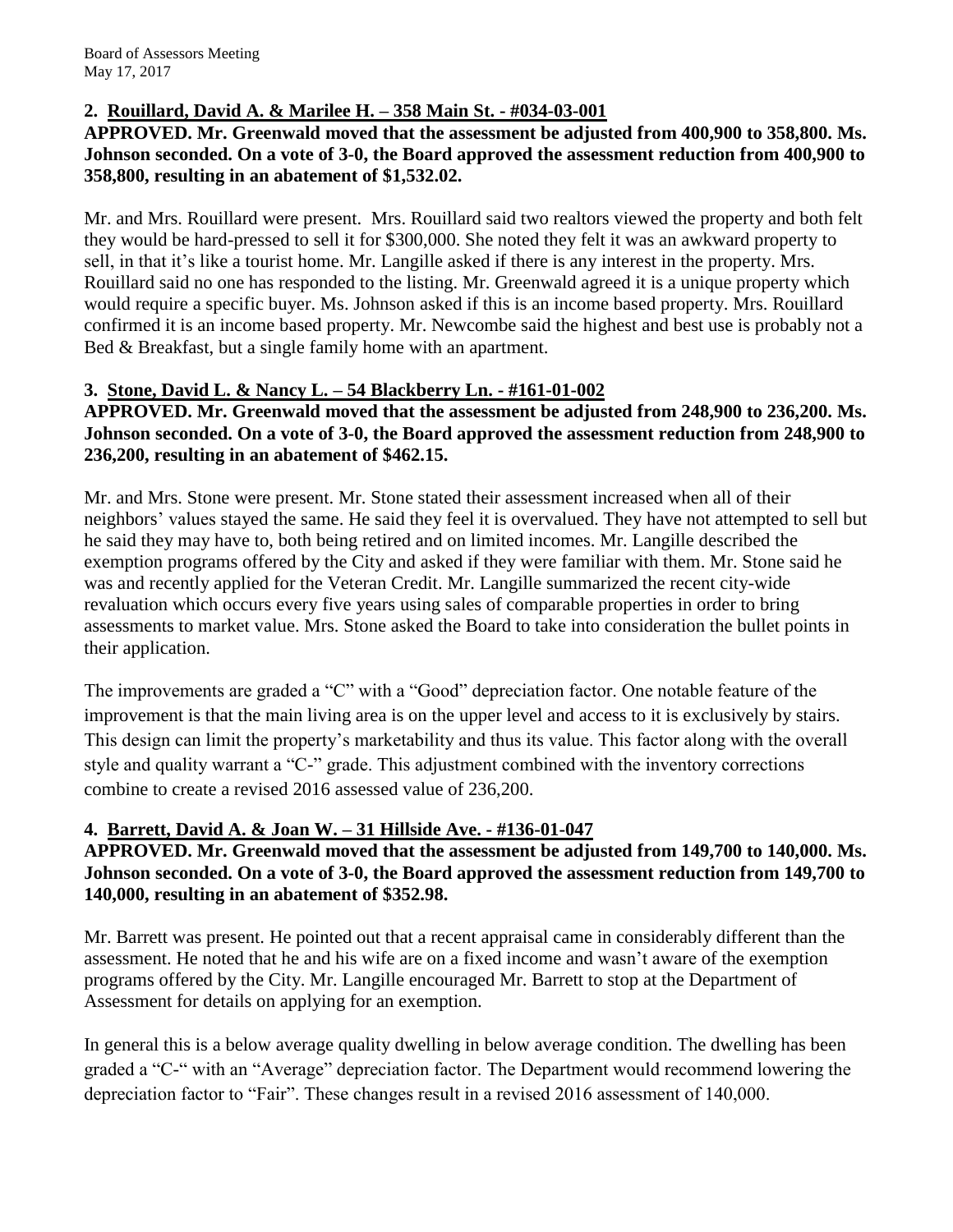# **5. Frank, Joslin Kimball – 104 West St. - #046-06-006**

#### **APPROVED. Mr. Newcombe moved that the assessment be adjusted from 485,200 to 420,100. Ms. Johnson seconded. On a vote of 3-0, the Board approved the assessment reduction from 485,200 to 420,100, resulting in an abatement of \$2,368.99.**

Ms. Frank was present. She gave a brief personal history of the property. Prior to her purchase, she was advised an abutting business planned to demolish the building so Mr. Frank said she purchased the property out of sentimentality. She applied/was approved for the home to be placed on the Register of National Historic Homes. There are several deed restrictions, one of which is that no changes may be made to the exterior of the building. Ms. Frank said there are no parking spaces and the abutting insurance company will not sell/lease a piece of property for parking. An abutting bank leases a parking space to her and her customers (for the Bed and Breakfast) Ms. Frank noted, but the future of the lease is uncertain. Mr. Langille referred to a letter from the Planning Director dated October 22, 2015, approving Ms. Frank's application for a driveway and a small parking area. Ms. Frank said the cost of \$40,000 was prohibitive so she did not proceed.

#### **6. Williams, David A. & Dawne M. – 389 Old Walpole Rd. -#919-07-028.0100**

**DENIED. Ms. Johnson moved that the Board deny the request for abatement. Mr. Newcombe seconded. On a vote of 3-0, the request for abatement was denied. The Board determined the information submitted did not support a reduction in the assessed value.**

Mr. Williams was present. He explained this was formerly a barn converted to a home. The original parcel was subdivided prior to the conversion. He noted there was no water, sewer or electric until January, 2017, so he was surprised at the assessment of 196,800. Mr. Williams said the property sold in June, 2017 for \$260,000.

## **7. Williams, David A. & Dawne M. – 391 Old Walpole Rd. -#919-07-028**

**APPROVED. Mr. Newcombe moved that the assessment be adjusted from 306,600 to 277,400. Mr. Greenwald seconded. On a vote of 3-0, the Board approved the assessment reduction from 306,600 to 277,400, resulting in an abatement of \$1,062.59.**

Mr. Williams was present. He said he placed the property on the market for \$299,000 but no one looked at it, so he dropped the price to \$289,000 which has brought more interest.

Inspection revealed some improvements that were not properly listed. Additionally, this property was subdivided effective 4/1/16. Prior to subdivision the property included extensive out buildings that housed the owner's construction business. After the subdivision these buildings should have been removed from the tax card but they were not. Minor corrections to the building's listing and the removal of the outbuildings result in the revised 2016 assessment of 277,400. The property is currently on the market for \$289,900.

# **8. 23 Wilcox Terrace LLC – 23 Wilcox Terr. - #048-01-015**

## **APPROVED. Mr. Newcombe moved that the assessment be adjusted from 216,600 to 185,000. Mr. Greenwald seconded. On a vote of 3-0, the Board approved the assessment reduction from 216,600 to 185,000, resulting in an abatement of \$1,149.92.**

Mr. Albert (Rick) Grauer was present. In his opinion, he feels the sale price reflects market value. Mr. Greenwald asked if the property was listed on Multiple Listing Service (MLS). Mr. Grauer replied that it was listed on MLS.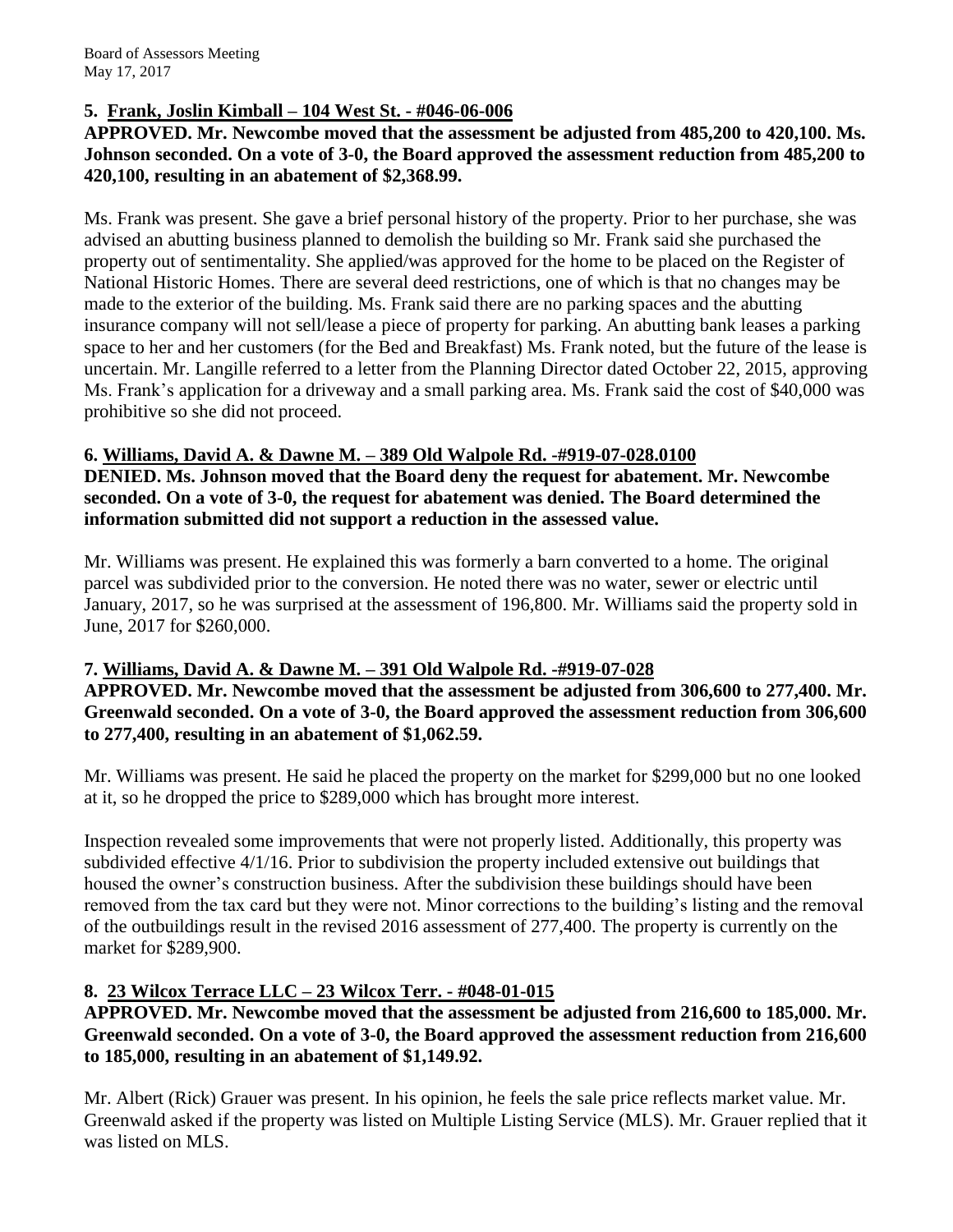Board of Assessors Meeting May 17, 2017

Wilcox Terrace is almost exclusively college housing. The current improvements were developed by a local contractor for his personal use at a time prior to college housing taking over. As such, the improvements could be considered to be overbuilt for the neighborhood. The property sold on 2/18/15 for 162,500 and a month earlier appraised at 185,000. The situation surrounding the sale and the sale price don't necessarily reflect the market value.

# **9. Grant, Richard A. & Cynthia J. – 285 Marlboro St. - #033-02-016**

# **APPROVED. Mr. Greenwald moved that the assessment be adjusted from 180,200 to 165,100. Ms. Johnson seconded. On a vote of 3-0, the Board approved the assessment reduction from 180,200 to 165,100, resulting in an abatement of \$549.49.**

Mr. Grant was present. He said he was concerned that the assessment increased by 40,000, as he has made no major changes in the 38 years they've owned it. He said the assessment is 30,000 to 40,000 higher than their neighbors. Mr. Grant said he keeps the house very nice and it is a pretty property. He said there are homes on Arch Street he would compare to his, but Arch Street is much quieter than Marlboro Street. In speaking with a realtor, he was told he would be lucky to get \$150,000.

The cosmetics of this building are very good. It has been very well maintained. But the kitchen is tiny and the baths date back to the 1970's &1980's. Some ceilings are acoustic tile. The building is reasonably graded as a "C" and given a depreciation factor of "Very Good". Given the lack of recent upgrades and the small kitchen the "VG" factor is considered to be high. The Department would recommend lowering it to "Good". This change would result in a revised 2016 assessment of 165,100.

At this point, there were no attendees. The Board discussed the following:

## **10. Bergman, Elizabeth S. Rev. Trust – 17 Algonquin Dr. - #161-01-002**

**DENIED. Mr. Greenwald moved that the Board deny the request for abatement. Ms. Johnson seconded. On a vote of 3-0, the request for abatement was denied. The Board determined the information submitted did not support a reduction in the assessed value.**

## **11. Brown, Wayne E. Jr. – 661 Main St. - #041-01-020**

**APPROVED. Mr. Greenwald moved that the assessment be adjusted from 260,200 to 250,600. Ms. Johnson seconded. On a vote of 3-0, the Board approved the assessment reduction from 260,200 to 250,600, resulting in an abatement of \$349.34.**

Inspection revealed a large wood framed carport listed as a "Canopy". This was causing this structure to be priced too high. Additionally, an 8' x 20' section of the building was incorrectly listed as living area. Implementing these corrections caused the subject's 2016 assessment to be reduced to 250,600

## **12. Brown, Wayne E. Jr. – 257 Washington St. - #016-02-007**

**APPROVED. Ms. Johnson moved that the assessment be adjusted from 310,500 to 300,400. Mr. Newcombe seconded. On a vote of 2-0, the Board approved the assessment reduction from 310,500 to 300,400, resulting in an abatement of \$367.54.**

## *Mr. Greenwald recused himself from this discussion due to a possible conflict of interest.*

Inspection revealed the building's living area was overstated by 380 square feet. Implementing this correction lowered the subject's 2016 assessment to 300,400.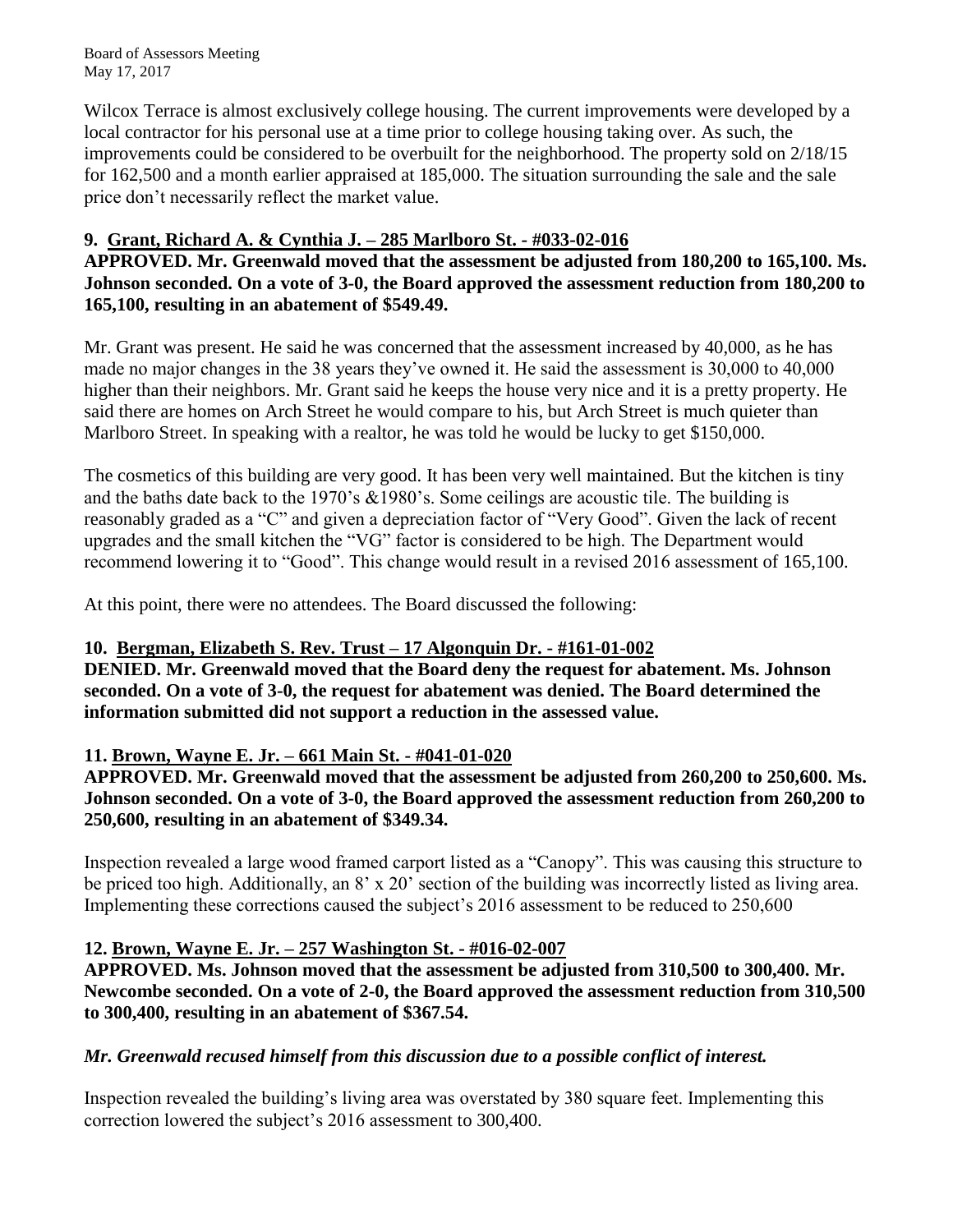Board of Assessors Meeting May 17, 2017

## **13. Coll, Jacob E. – 3 Leahy Rd. - #130-04-074**

**DENIED. Ms. Johnson moved that the Board deny the request for abatement. Mr. Greenwald seconded. On a vote of 3-0, the request for abatement was denied. The Board determined the information submitted did not support a reduction in the assessed value.**

#### **14. Egan, David W. & Patricia L. – 28 Hancock St. - #026-01-018**

**APPROVED. Mr. Newcombe moved that the assessment be adjusted from 112,200 to 109,700. Ms. Johnson seconded. On a vote of 3-0, the Board approved the assessment reduction from 112,200 to 109,700, resulting in an abatement of \$90.88.**

In general the quality of the dwelling is below average and the interior condition is average. The rear and western siding is T-111, which is exhibiting quite a lot of rot, especially in proximity to the deck. The lot is subject to a drainage easement that drains water off Hancock Street into a swamp. Approximately 1/3 of the lot is affected by the easement and some of the lot is swamp and of limited utility.

## **15. Gross, Edward F. & Charlene M. – 260 Hurricane Rd. - #918-11-026**

**APPROVED. Ms. Johnson moved that the assessment be adjusted from 218,900 to 201,700. Mr. Greenwald seconded. On a vote of 3-0, the Board approved the assessment reduction from 218,900 to 201,700, resulting in an abatement of \$625.91.**

To be consistent with the grading of similar homes the Department recommended lowering the grade to "C+". This change will result in a revised 2016 assessment of 201,700.

## **16. Hill, Gale A. & Melinda A. – 18 Hamden Dr. - #065-03-003**

**APPROVED. Mr. Greenwald moved that the assessment be adjusted from 220,100 to 212,900. Mr. Newcombe seconded. On a vote of 3-0, the Board approved the assessment reduction from 220,100 to 212,900, resulting in an abatement of \$262.00.**

Inspection revealed that the basement finish was overstated and the crawl space under the addition was listed as full basement. Overall this is an average quality dwelling in good condition. The improvements are graded "C" with a "Very Good" depreciation factor. The grade is correct but the depreciation factor is high. The Department recommends lowering it to "Good". Correcting the inventory and changing the depreciation factor results in a revised 2016 assessment of 212,900.

## **17. Marshall, Christopher C. & Jennifer S. – 41 Pleasant St. - #003-06-003**

**DENIED. Mr. Newcombe moved that the Board deny the request for abatement. Ms. Johnson seconded. On a vote of 3-0, the request for abatement was denied. The Board determined the information submitted did not support a reduction in the assessed value.**

Mr. Greenwald noted Pleasant Street as a whole may need to be reviewed and adjusted for consistency.

## **18. Perez, Virginia A. – 33 Sesame St. - #171-02-032**

**APPROVED. Mr. Newcombe moved that the assessment be adjusted from 156,700, to 88,000. Ms. Johnson seconded. On a vote of 3-0, the Board approved the assessment reduction from 156,700, to 88,000, resulting in an abatement of \$2,500.00.**

Due to the very poor condition of the property, the Department would recommend lowering the improvement value down to 31,600. This change would result in a revised 2016 assessment of 88,000.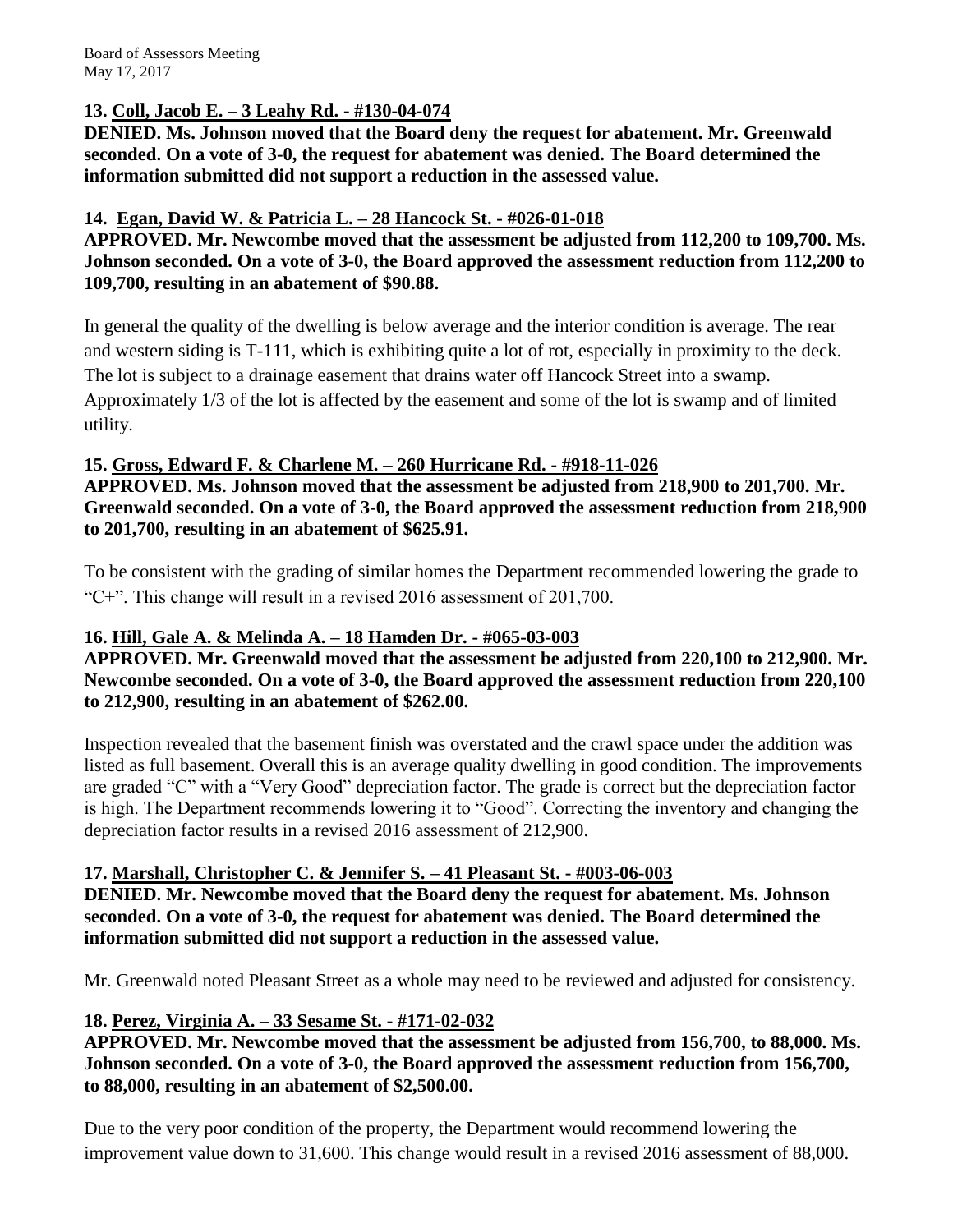# **19. Pichette, Gaston E. & Leona M. Trust – 11 Avalon Pl. - #037-01-001**

## **APPROVED. Mr. Greenwald moved that the assessment be adjusted from 181,400 to 175,400. Ms. Johnson seconded. On a vote of 3-0, the Board approved the assessment reduction from 181,400 to 175,400, resulting in an abatement of \$218.34.**

In general this is an average to slightly above average quality dwelling in average to slightly above average condition. The recommended change arises from the fact that building was incorrectly measured by two feet in depth and one foot in width. Correction of the sketch results in a revised 2016 assessment of 175,400.

## **20. Schultz, Maureen – 141 Spruce St. - #008-03-017**

**APPROVED. Mr. Newcombe moved that the assessment be adjusted from 187,800 to 148,100. Ms. Johnson seconded. On a vote of 3-0, the Board approved the assessment reduction from 187,800 to 148,100, resulting in an abatement of \$1,444.68.**

Inspections revealed that a two story unfinished section was listed as finished space. Additionally, the basement area was understated. The building is graded a "C" with a "Very Good" depreciation factor. The "C" grade is reasonable but given the low cost material used in the renovation process as well as the functional problems a "VG" is considered to be high. The Department would recommend an "Average" depreciation factor. This would lower the subject's 2016 assessment to 148,100. This property is currently on the market for \$149,900. It started out 170 days ago at \$169,900.

## **21. Scott, Brian P. – 300 Pako Ave - #150-01-186**

**DENIED. Ms. Johnson moved that the Board deny the request for abatement. Mr. Greenwald seconded. On a vote of 3-0, the request for abatement was denied. The Board determined the information submitted did not support a reduction in the assessed value.**

## **22. Therrien, Hope P. – 52 Greenwood Ave. – #040-06-085**

**APPROVED. Mr. Greenwald moved that the assessment be adjusted from 269,200 to 246,200. Ms. Johnson seconded. On a vote of 3-0, the Board approved the assessment reduction from 269,200 to 246,200, resulting in an abatement of \$836.97.**

This is an above average dwelling that has been well maintained. The dwelling would be more appropriately graded as a "C+" resulting in a revised 2016 assessment of 246,200.

## **24. Thomas, Carl B. Rev. Trust – 800 Park Ave. -#132-02-001**

**APPROVED. Ms. Johnson moved that the assessment be adjusted from 1,073,800 to 981,200. Mr. Greenwald seconded. On a vote of 3-0, the Board approved the assessment reduction from 1,073,800 to 981,200, resulting in an abatement of \$3,369.71.**

The main building has been constructed from a series of additions over a long period of time. This has caused the layout to be somewhat fractured and makes breaking down the various subareas more difficult. However, the building was re-measured and fully entered and the subareas corrected. The listing for the retail area was substantially over stated and was reduced from 3,160 square feet to 684 square feet. This correction of the subareas resulted in a revised 2016 assessment of 981,200.